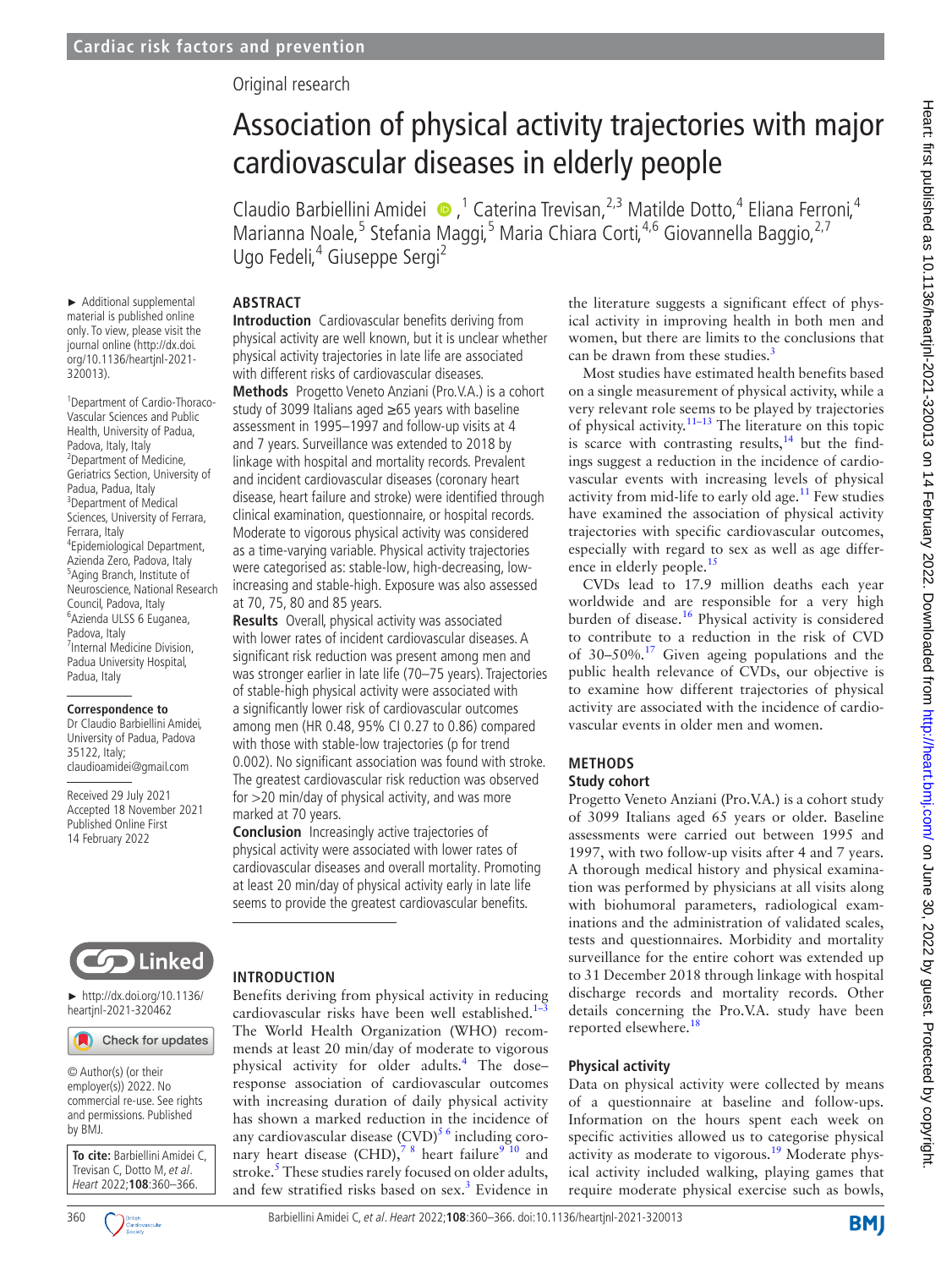and fishing. Vigorous physical activity included gardening, gym work, biking, dancing and swimming. Hours of moderate and vigorous physical activity were then transformed into min/day, calculated as moderate  $+ 2$ \*vigorous physical activity.<sup>20</sup> Participants were then defined as active or inactive if they engaged for  $>$  20 min/day or  $\leq$  20 min/day, respectively, in these activ-ities, according to WHO recommendations.<sup>[4](#page-6-1)</sup> Physical activity trajectories were identified when data were available from two or more visits. Four types of trajectories were defined: stable-low (inactive-inactive), high-decreasing (active-inactive), low-increasing (inactive-active) and stable-high (active-active). For sensitivity analysis, trajectories were also defined by all three available visits (stable trajectories).

## **Outcome**

At baseline and follow-up assessments the prevalence of CVD was identified from medical history, physical examinations, electrocardiography and questionnaires to assess prevalent health conditions. Linkage with electronic health records (from January 1997 to December 2018) enabled the identification of all incident cases with a hospital diagnosis of CHD (ICD-9 codes 410–411, 414), heart failure (ICD-9 code 428) and stroke (ICD-9 codes 430–431, 433–434, 436). Incident CVD was defined as the date of the first event of CHD, heart failure or stroke.

#### **Covariates**

All analyses were stratified by sex and adjusted for a number of covariates assessed at baseline.

#### Socioeconomic variables

Education level (low (none, third grade, fifth grade), middle school (junior high, professional classes), high school or above (high school, pre-college, university degree)), number of household members (none, at least one) and year of birth categorised into 5-year groups.

### Health behaviours

Smoking (non-smoker, smoker, former smoker) and drinking habits (none or occasional alcohol consumption; <7 units of alcohol/week for women and <14 units/week for men;  $\geq$ 7 units/ week for women and ≥14 units/week for men).

### Multimorbidity

The number of chronic conditions was determined by clinical evaluations based on medical history, physical examination, medications and questionnaire-based assessments. For the purpose of this study we considered the following two continuous variables. (1) Number of non-cardiovascular comorbidities (treated as a continuous variable) including cancer, chronic obstructive pulmonary disease, asthma, hypoacusia, hypovisus, diabetes, chronic kidney disease (clinical diagnosis or glomerular filtration rate <60 mL/min), anaemia, Parkinson's disease, dyslipidaemia, osteoporosis with or without femur fracture, discopathy, osteoarthrosis (clinically or radiographically assessed), orthostatic hypotension (measured), urinary incontinence and bowel incontinence. (2) Number of cardiovascular comorbidities (treated as a continuous variable, excluding the outcome of interest) including CHD, heart failure, stroke, angina, transient ischaemic attack, peripheral artery disease, atrial fibrillation or hypertension. For example, cardiovascular comorbidity adjustment for analyses on incident CHD included prevalent heart failure, stroke, angina, transient ischaemic attack and peripheral artery disease at baseline.

## **Statistical analyses**

Differences in the distribution of baseline characteristics of the cohort, defined by continuous parameters, were assessed by means of generalised linear regression models and confirmed by t-tests. A  $\chi^2$  test was used to assess differences in categorical variables. All descriptive analyses were stratified by sex and CVD status at the end of follow-up.

For each participant, follow-up ended at the first date between outcome, death or end of follow-up (31 December 2018). For CVD analyses we excluded all participants with prevalent CHD, heart failure or stroke at baseline (n=433). When analysing CHD, heart failure and stroke, we only excluded participants with the outcome of interest as prevalent baseline condition  $(n=146, n=256$  and  $n=103$ , respectively). Cox regression models were used to estimate hazard ratios (HR) for all exposures of interest. Proportional hazards assumption was verified both by testing Schoenfeld residuals (main exposure and global model) and by visually verifying plotted Schoenfeld residuals. Reported HRs refer to the fully adjusted model that includes potential confounders for the tested association (socioeconomic variables, health behaviours and multimorbidity). Nelson–Aalen cumulative hazards, adjusted for socioeconomic variables, were plotted after using a smoothed robust locally weighted regression and smoothing scatterplots (Stata 15.0 lowess). $^{21}$  $^{21}$  $^{21}$ 

The effect of physical activity on cardiovascular outcomes was analysed by three approaches:

- 1. Physical activity at baseline and follow-up assessments were entered into the Cox regression models as a time-varying variable. As sensitivity analysis, risks of cardiovascular outcomes based on physical activity at baseline were also assessed. This latter analysis was used to plot smoothed Nelson–Aalen cumulative hazards of incident CVD with physical activity assessed at 70, 75, 80 and 85 years (considering the closest visit within 5 years of the age of interest).
- 2. The association of CVD, CHD, heart failure and stroke with continuous minutes of moderate to vigorous physical activity at baseline was modelled using restricted cubic splines with four knots (adjusted for socioeconomic variables). This same analysis was performed by modelling the association of incident CVD with the minutes of physical activity at 70, 75, 80 and 85 years.
- 3. Trajectories of physical activity started at baseline, and follow-up began after the second available point of observation (first or second follow-up visit) that defined the trajectory. The four types of trajectories that were identified (stable-low, high-decreasing, low-increasing and stable-high) were entered into the Cox regression models as a categorical variable, and as continuous to estimate the p for linear trend. CVD, CHD, heart failure and stroke were considered as separate outcomes without stratifying by sex. When evaluating the exposure of physical activity trajectories at 70, 75, 80 and 85 years, only overall CVD was considered as an outcome.

All analyses were performed using Stata Version 15.0 (StataCorp).

## **RESULTS**

The initial cohort was composed of 3099 adults aged 65 years or older. After excluding participants with missing data, 2754 participants remained (see [online supplemental figure 1\)](https://dx.doi.org/10.1136/heartjnl-2021-320013), of which 1398 were women (60.2%), with no significant age differences between men and women at baseline (mean (SD) age 75.1 (7.0) years). During the follow-up (up to 31 December 2018) we observed 1037 incident cardiovascular events. Most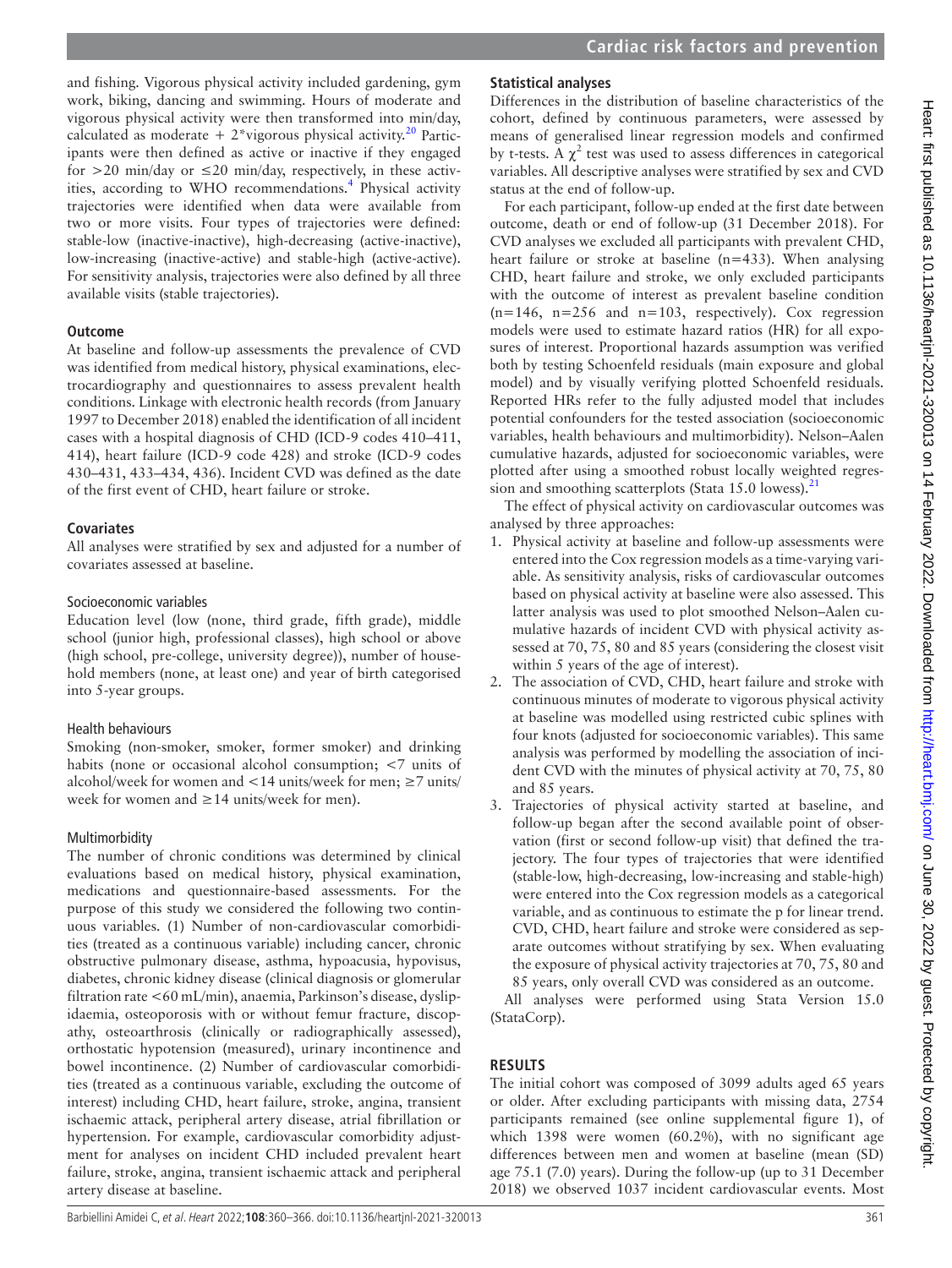<span id="page-2-0"></span>

| Characteristics of the cohort at baseline based on cardiovascular disease (CVD) status at the end of follow-up<br>Table 1 |                      |                |          |              |                |          |
|---------------------------------------------------------------------------------------------------------------------------|----------------------|----------------|----------|--------------|----------------|----------|
|                                                                                                                           | <b>CVD</b><br>No CVD |                |          |              |                |          |
|                                                                                                                           | Male (n=423)         | Female (n=614) |          | Male (n=500) | Female (n=784) |          |
| Follow-up, years, mean (SD)                                                                                               | 8.1(5.6)             | 9.5(6.2)       |          | 10.5(7.3)    | 14.1(7.2)      |          |
| Sociodemographic factors                                                                                                  |                      |                |          |              |                |          |
| Age, mean (SD)                                                                                                            | 75.6(7.2)            | 75.2 (6.6)     | $p=0.15$ | 75.2(7.3)    | 74.6 (7.0)     | $p=0.34$ |
| Education level (%)*                                                                                                      |                      |                |          |              |                |          |
| Low or none                                                                                                               | 118 (27.9)           | 354 (57.7)     |          | 154 (30.8)   | 410 (52.3)     |          |
| Middle school                                                                                                             | 277 (65.5)           | 235 (38.3)     |          | 298 (59.6)   | 332 (42.3)     |          |
| High school or above                                                                                                      | 28(6.6)              | 25(4.1)        | p<0.0001 | 48 (9.6)     | 42(5.4)        | p<0.0001 |
| No of household members                                                                                                   |                      |                |          |              |                |          |
| $\pmb{0}$                                                                                                                 | 34 (8.0)             | 150 (24.4)     |          | 46 (9.2)     | 187 (23.9)     |          |
| $\geq$ 1                                                                                                                  | 389 (92.0)           | 464 (75.6)     | p<0.0001 | 454 (90.8)   | 597 (76.1)     | p<0.0001 |
| <b>Health behaviours</b>                                                                                                  |                      |                |          |              |                |          |
| Physical activity t                                                                                                       |                      |                |          |              |                |          |
| Inactive                                                                                                                  | 89 (21.0)            | 250 (40.7)     |          | 114 (22.8)   | 334 (42.6)     |          |
| Active                                                                                                                    | 334 (79.0)           | 364 (59.3)     | p<0.0001 | 386 (77.2)   | 450 (57.4)     | p<0.0001 |
| Physical activity trajectories ‡                                                                                          |                      |                |          |              |                |          |
| Stable-low                                                                                                                | 22(6.8)              | 97 (20.3)      |          | 14(4.7)      | 104 (18.5)     |          |
| High-decreasing                                                                                                           | 44 (13.6)            | 87 (18.2)      |          | 34 (11.4)    | 69 (12.3)      |          |
| Low-increasing                                                                                                            | 36 (11.1)            | 76 (15.9)      |          | 34 (11.4)    | 84 (15.0)      |          |
| Stable-high                                                                                                               | 221 (68.4)           | 218 (45.6)     | p<0.0001 | 216 (72.5)   | 304 (54.2)     | p<0.0001 |
| Alcohol (units/week) §                                                                                                    |                      |                |          |              |                |          |
| <b>Teetotalers</b>                                                                                                        | 186 (44.0)           | 514 (83.7)     |          | 234 (46.8)   | 635 (81.0)     |          |
| Moderate drinkers                                                                                                         | 104 (24.6)           | 89 (14.5)      |          | 118 (23.6)   | 131 (16.7)     |          |
| Heavy drinkers                                                                                                            | 133 (31.4)           | 11(1.8)        | p<0.0001 | 148 (29.6)   | 18(2.3)        | p<0.0001 |
| Smoking status (%)                                                                                                        |                      |                |          |              |                |          |
| Never                                                                                                                     | 105 (24.8)           | 533 (86.8)     |          | 104 (20.8)   | 675 (86.1)     |          |
| Former                                                                                                                    | 262 (61.9)           | 51(8.3)        |          | 288 (57.6)   | 73 (9.3)       |          |
| Current                                                                                                                   | 56 (13.2)            | 30(4.9)        | p<0.0001 | 108 (21.6)   | 36(4.6)        | p<0.0001 |
| <b>Clinical risk factors</b>                                                                                              |                      |                |          |              |                |          |
| BMI, mean (SD)                                                                                                            | 26.0(3.6)            | 25.8(4.2)      | $p=0.27$ | 25.4(3.5)    | 25.4(4.3)      | $p=0.12$ |
| Multimorbidity                                                                                                            |                      |                |          |              |                |          |
| $\pmb{0}$                                                                                                                 | 26(6.2)              | 25(4.1)        |          | 41(8.2)      | 31(4.0)        |          |
| 1                                                                                                                         | 86 (20.3)            | 63 (10.3)      |          | 104 (20.8)   | 83 (10.6)      |          |
| $\overline{2}$                                                                                                            | 87 (20.6)            | 104 (16.9)     |          | 125 (25.0)   | 141 (18.0)     |          |
| 3                                                                                                                         | 102 (24.1)           | 131 (21.3)     |          | 94 (18.8)    | 172 (21.9)     |          |
| $\geq 4$                                                                                                                  | 122 (28.8)           | 291 (47.4)     | p<0.0001 | 136 (27.2)   | 357 (45.5)     | p<0.0001 |
| Prevalent cardiovascular comorbidity ¶                                                                                    |                      |                |          |              |                |          |
| $\pmb{0}$                                                                                                                 | 61 (14.4)            | 92 (15.0)      |          | 86 (17.2)    | 137 (17.5)     |          |
| 1                                                                                                                         | 362 (85.6)           | 522 (85.0)     | $p=0.80$ | 414 (82.8)   | 647 (82.5)     | $p=0.90$ |

Numbers in the table refer to participants included in the analyses on incident CVD (n=2321).

\*Low or none (none, third grade or fifth grade), middle school (junior high, professional classes), high school or above (high school, pre-college or university degree). †Active defined as >20 min of moderate to vigorous physical activity per day and inactive as ≤20 min.

‡Numbers were defined regardless of prevalent CVD cases at the second available visit that defined the trajectory (only referred to participants with at least 2 visits). §Teetotalers: none or occasional alcohol consumption; moderate drinkers: <7 units of alcohol/week for women and <14 units/week for men; heavy drinkers: ≥7 units/week for women and ≥14 units/week for men.

¶Angina, transient ischaemic attack, peripheral artery disease, atrial fibrillation or hypertension.

participants had middle or low education, with a higher education level among men. Men were more likely to have at least one household member living with them at baseline. Most participants had stable active physical activity trajectories, which was more common in men, regardless of CVD status at the end of follow-up. Smoking and alcohol consumption were also more frequent among men than women, with no relevant differences in body mass index [\(table](#page-2-0) 1). At baseline, women were more likely to have more than four comorbid conditions and had an especially higher prevalence of osteoarthrosis, osteoporosis and chronic kidney disease, while chronic obstructive pulmonary

disease and diabetes were more common among men (see [online](https://dx.doi.org/10.1136/heartjnl-2021-320013) [supplemental table 1](https://dx.doi.org/10.1136/heartjnl-2021-320013)).

Over the entire follow-up period the rates of incident CHD and heart failure were lower for both active men and women ([table](#page-3-0) 2 and [online supplemental table 2](https://dx.doi.org/10.1136/heartjnl-2021-320013)). Physical activity was associated with a significantly lower risk of CVD (fully adjusted HR 0.74, 95% CI 0.58 to 0.94), CHD (HR 0.66, 95% CI 0.50 to 0.87) and heart failure (HR 0.72, 95% CI 0.53 to 0.98) in men ([table](#page-3-0) 2). Similar results were observed when considering exclusively exposure at baseline [\(online supplemental table 2\)](https://dx.doi.org/10.1136/heartjnl-2021-320013). Physical activity was associated with a significantly reduced risk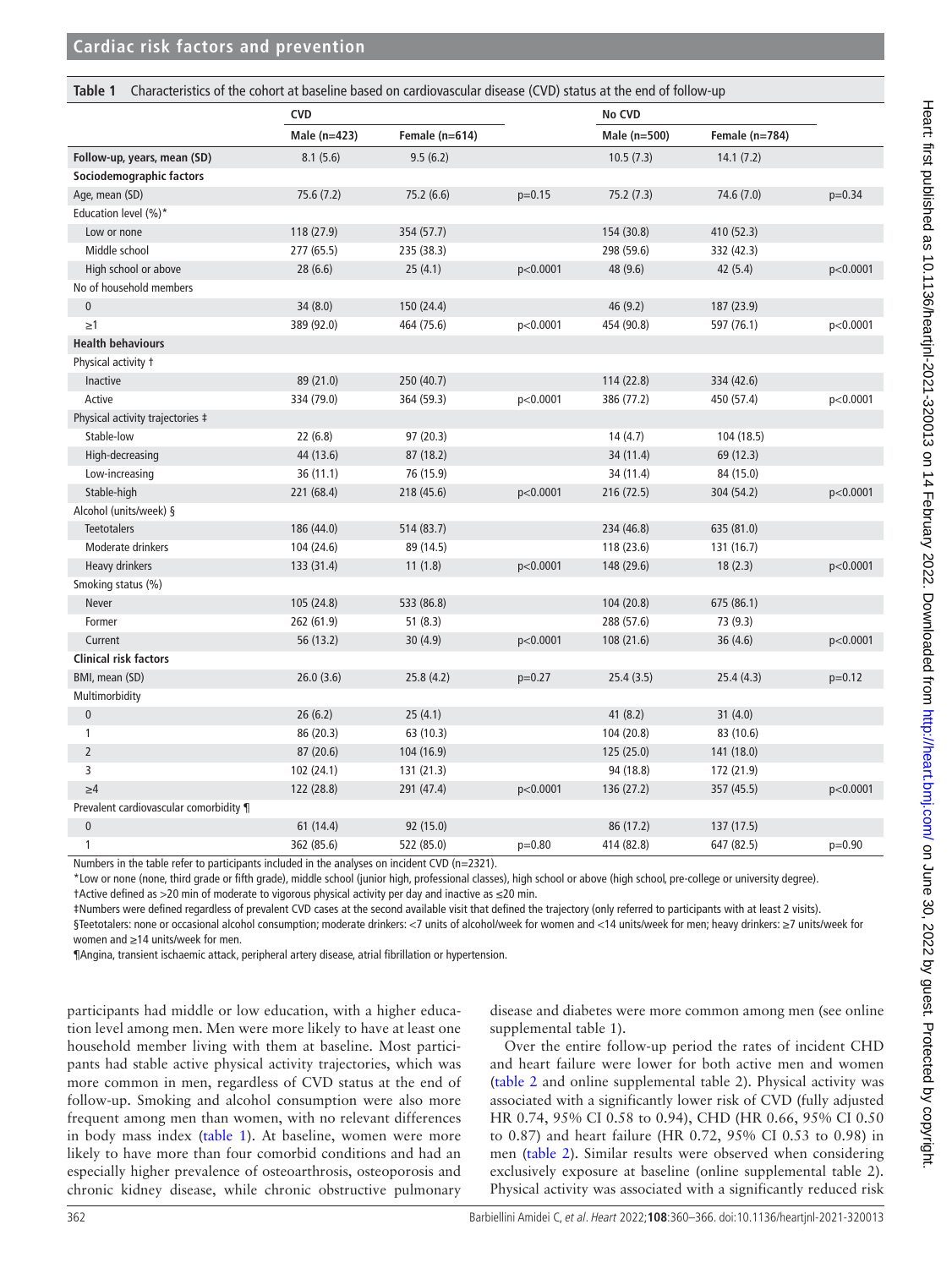<span id="page-3-0"></span>Table 2 Association between physical activity<sup>\*</sup> and incident CVD, CHD, heart failure and stroke, stratified by sex

|               | Male                                 |                           |                         | Female                               |                                     |                           |                         |                                             |  |
|---------------|--------------------------------------|---------------------------|-------------------------|--------------------------------------|-------------------------------------|---------------------------|-------------------------|---------------------------------------------|--|
| Follow-up     | Cases/<br>total                      | Rate/1000<br>person-years | Model 1+<br>HR (95% CI) | Fully adjusted# model<br>HR (95% CI) | Cases/<br>total                     | Rate/1000<br>person-years | Model 1+<br>HR (95% CI) | Fully adjusted‡ model<br><b>HR (95% CI)</b> |  |
| <b>CVD</b>    | Mean (SD) follow-up 9.4 (6.7) years  |                           |                         |                                      | Mean (SD) follow-up 9.8 (6.9) years |                           |                         |                                             |  |
| Inactive      | 89/203                               | 61.30                     | Ref                     | Ref                                  | 250/584                             | 40.72                     | Ref                     | Ref                                         |  |
| Active        | 334/720                              | 46.53                     | 0.75(0.59 to 0.95)      | $0.74$ (0.58 to 0.94)                | 364/814                             | 33.74                     | 0.95 (0.80 to 1.12)     | 1.00 (0.85 to 1.19)                         |  |
| CHD           | Mean (SD) follow-up 9.6 (6.9) years  |                           |                         | Mean (SD) follow-up 8.9 (5.7) years  |                                     |                           |                         |                                             |  |
| Inactive      | 77/263                               | 42.28                     | Ref                     | Ref                                  | 182/689                             | 25.34                     | Ref                     | Ref                                         |  |
| Active        | 209/788                              | 25.33                     | $0.65$ (0.49 to 0.85)   | $0.66$ (0.50 to 0.87)                | 208/868                             | 17.20                     | 0.84 (0.68 to 1.03)     | 0.92 (0.75 to 1.14)                         |  |
| Heart failure | Mean (SD) follow-up 10.2 (6.8) years |                           |                         | Mean (SD) follow-up 13.1 (6.9) years |                                     |                           |                         |                                             |  |
| Inactive      | 58/227                               | 32.14                     | Ref                     | Ref                                  | 178/635                             | 24.58                     | Ref                     | Ref                                         |  |
| Active        | 221/797                              | 25.55                     | $0.74$ (0.55 to 1.00)   | $0.72$ (0.53 to 0.98)                | 247/839                             | 20.40                     | $0.91$ (0.75 to 1.11)   | 1.02 (0.83 to 1.24)                         |  |
| Stroke        | Mean (SD) follow-up 10.0 (6.8) years |                           |                         | Mean (SD) follow-up 12.9 (6.9) years |                                     |                           |                         |                                             |  |
| Inactive      | 32/260                               | 15.85                     | Ref                     | Ref                                  | 101/701                             | 12.97                     | Ref                     | Ref                                         |  |
| Active        | 138/818                              | 15.78                     | 1.02 (0.69 to 1.50)     | 1.02 (0.69 to 1.52)                  | 149/872                             | 11.96                     | 1.05 (0.81 to 1.36)     | 1.14 (0.87 to 1.48)                         |  |

Physical activity was entered in the model as a time-varying variable.

\*Physical activity (moderate to vigorous physical activity) categorised as inactive ≤20 min/day and active >20 min/day.

†Model 1: Adjusted for sociodemographic variables (sex, education and number of members living in the same household), stratified by categorised year of birth.

‡Fully adjusted model: Model 1 further adjusted by health behaviours (smoking and alcohol consumption), number of chronic comorbid conditions (cancer, chronic obstructive pulmonary disease, asthma, hypoacusia, hypovisus, diabetes, chronic kidney disease, anaemia, Parkinson's disease, dyslipidaemia, osteoporosis with or without femur fracture, congenital mental retardation, osteoarthrosis, discopathy, orthostatic hypotension, urinary incontinence and bowel incontinence) and comorbid cardiovascular diseases (CHD, heart failure, stroke, angina, transient ischaemic attack, atrial fibrillation, hypertension and peripheral artery disease with the exclusion of the outcome of interest) at baseline, and stratified by categorised year of birth.

CHD, coronary heart disease; CVD, cardiovascular disease.

of overall mortality in both men and women (HR 0.72, 95% CI 0.62 to 0.84 and HR 0.81, 95% CI 0.72 to 0.92, respectively), as shown in [online supplemental table 3](https://dx.doi.org/10.1136/heartjnl-2021-320013). With regard to the association of physical activity at different ages with the risk of any cardiovascular outcome, we found significantly reduced risks among men, only at age 70 (HR 0.58, 95% CI 0.39 to 0.84) and limit to significance at age 75 (HR 0.74, 95% CI 0.52 to 1.05), as shown in [online supplemental figure 2](https://dx.doi.org/10.1136/heartjnl-2021-320013). Physical activity was not associated with a reduced risk of stroke in any of the analyses. When including prevalent cases at baseline, the results did not vary (data not shown).



<span id="page-3-1"></span>**Figure 1** Association between moderate to vigorous physical activity (min/day) at baseline and incident cardiovascular disease (CVD), coronary heart disease (CHD), heart failure and stroke. Physical activity (PA) was considered as (moderate PA min/day)+2\*(vigorous PA min/day). All splines were adjusted for sociodemographic variables and stratified by categorised year of birth.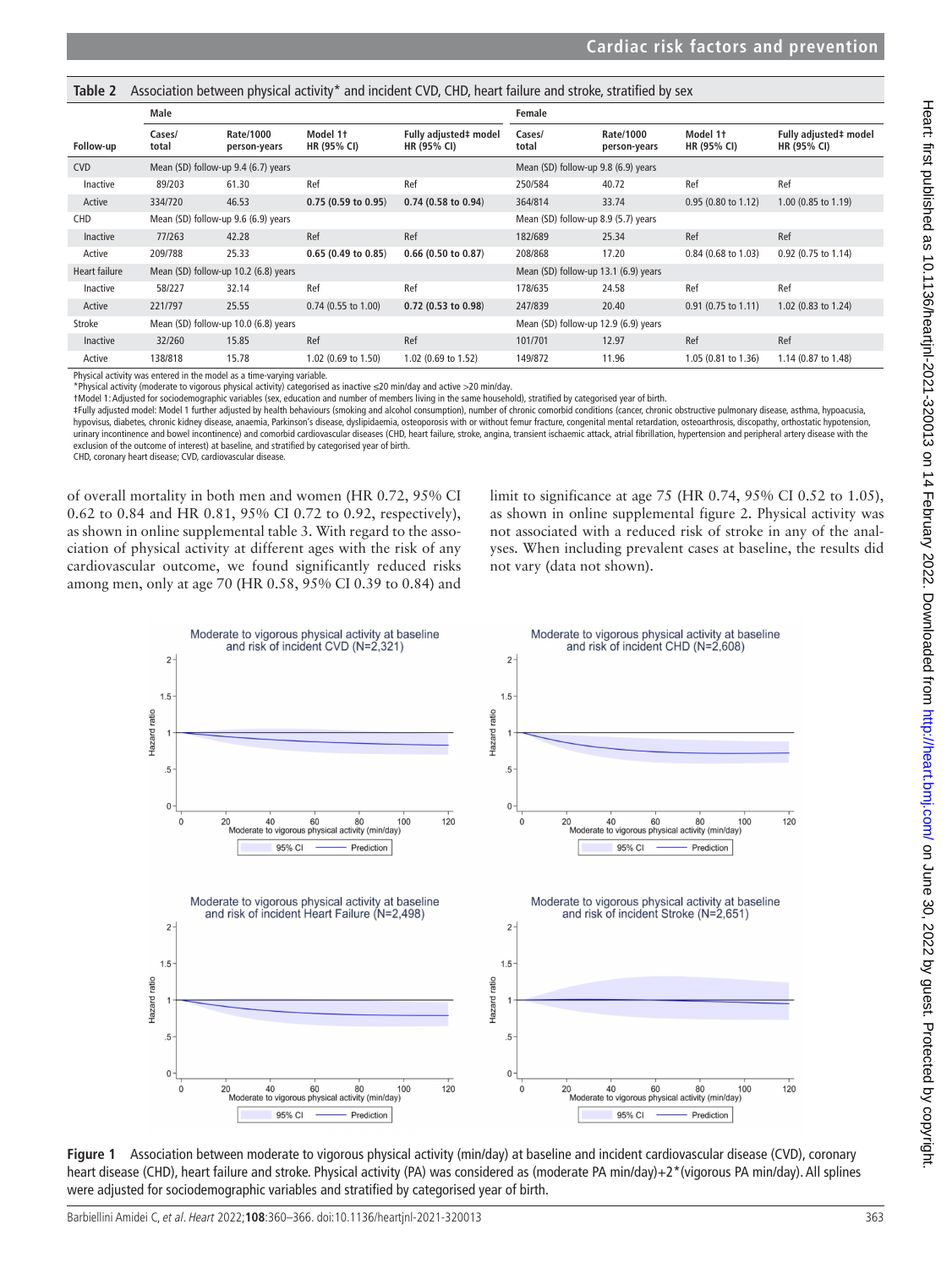|                            | Male                                              |                                                   |                                      | Female                                             |                                                    |                                      |  |
|----------------------------|---------------------------------------------------|---------------------------------------------------|--------------------------------------|----------------------------------------------------|----------------------------------------------------|--------------------------------------|--|
| Follow-up                  | Cases/<br>total                                   | Rate/1000 person-<br>years                        | Fully adjustedt model<br>HR (95% CI) | Cases/<br>total                                    | Rate/1000 person-<br>years                         | Fully adjustedt model<br>HR (95% CI) |  |
| Any cardiovascular disease |                                                   |                                                   |                                      |                                                    |                                                    |                                      |  |
|                            |                                                   | Mean (SD) follow-up from baseline 8.1 (5.4) years |                                      |                                                    | Mean (SD) follow-up from baseline 10.2 (5.4) years |                                      |  |
| Stable-low                 | 13/27                                             | 87.88                                             | Ref                                  | 80/184                                             | 48.12                                              | Ref                                  |  |
| High-decreasing            | 31/65                                             | 85.71                                             | 0.71 (0.37 to 1.39)                  | 60/129                                             | 55.04                                              | 1.28 (0.91 to 1.80)                  |  |
| Low-increasing             | 26/60                                             | 57.38                                             | 0.65 (0.33 to 1.29)                  | 59/143                                             | 40.04                                              | 0.94 (0.67 to 1.32)                  |  |
| Stable-high                | 179/395                                           | 51.54                                             | 0.48 (0.27 to 0.86)                  | 193/497                                            | 35.15                                              | 0.92 (0.70 to 1.21)                  |  |
| p for trend                |                                                   |                                                   | 0.002                                |                                                    |                                                    | 0.239                                |  |
| Coronary heart disease     |                                                   |                                                   |                                      |                                                    |                                                    |                                      |  |
|                            | Mean (SD) follow-up from baseline 8.6 (5.4) years |                                                   |                                      | Mean (SD) follow-up from baseline 10.7 (5.3) years |                                                    |                                      |  |
| Stable-low                 | 13/37                                             | 62.22                                             | Ref                                  | 51/209                                             | 26.39                                              | Ref                                  |  |
| High-decreasing            | 20/77                                             | 44.68                                             | 0.55 (0.27 to 1.12)                  | 32/149                                             | 23.54                                              | 0.99 (0.63 to 1.56)                  |  |
| Low-increasing             | 15/66                                             | 27.52                                             | 0.52 (0.24 to 1.10)                  | 25/156                                             | 14.62                                              | 0.68 (0.42 to 1.11)                  |  |
| Stable-high                | 102/434                                           | 24.91                                             | 0.40 (0.22 to 0.73)                  | 96/527                                             | 15.63                                              | 0.81 (0.56 to 1.17)                  |  |
| p for trend                |                                                   |                                                   | 0.005                                |                                                    |                                                    | 0.185                                |  |
| <b>Heart failure</b>       |                                                   |                                                   |                                      |                                                    |                                                    |                                      |  |
|                            | Mean (SD) follow-up from baseline 8.8 (5.3) years |                                                   |                                      | Mean (SD) follow-up from baseline 10.8 (5.2) years |                                                    |                                      |  |
| Stable-low                 | 9/33                                              | 43.09                                             | Ref                                  | 61/202                                             | 31.36                                              | Ref                                  |  |
| High-decreasing            | 24/86                                             | 44.40                                             | 0.77 (0.35 to 1.69)                  | 53/149                                             | 39.44                                              | 1.41 (0.97 to 2.04)                  |  |
| Low-increasing             | 23/70                                             | 39.24                                             | 1.01 (0.46 to 2.20)                  | 41/163                                             | 22.40                                              | 0.82 (0.55 to 1.23)                  |  |
| Stable-high                | 127/449                                           | 29.59                                             | 0.60 (0.30 to 1.19)                  | 138/529                                            | 22.28                                              | 0.90 (0.66 to 1.24)                  |  |
| p for trend                |                                                   |                                                   | 0.038                                |                                                    |                                                    | 0.175                                |  |
| Stroke                     |                                                   |                                                   |                                      |                                                    |                                                    |                                      |  |
|                            | Mean (SD) follow-up from baseline 8.6 (5.4) years |                                                   |                                      | Mean (SD) follow-up from baseline 10.6 (5.3) years |                                                    |                                      |  |
| Stable-low                 | 7/44                                              | 29.67                                             | Ref                                  | 35/227                                             | 16.60                                              | Ref                                  |  |
| High-decreasing            | 10/85                                             | 19.35                                             | 0.67 (0.25 to 1.78)                  | 31/162                                             | 21.61                                              | 1.34 (0.82 to 2.20)                  |  |
| Low-increasing             | 11/76                                             | 16.93                                             | 0.54 (0.20 to 1.43)                  | 27/172                                             | 14.58                                              | 0.99 (0.59 to 1.66)                  |  |
| Stable-high                | 83/455                                            | 19.43                                             | 0.63 (0.28 to 1.40)                  | 79/536                                             | 12.57                                              | 0.95 (0.62 to 1.44)                  |  |
| p for trend                |                                                   |                                                   | 0.464                                |                                                    |                                                    | 0.494                                |  |

<span id="page-4-0"></span>Table 3 Association between physical activity\* trajectories from baseline with incident CVD, CHD, heart failure and stroke, stratified by sex

\*Physical activity (moderate and vigorous physical activity) categorised as inactive ≤20 min day and active >20 min day (participants with at least two visits).

†Fully adjusted model: adjusted for sociodemographic variables (sex, education and number of members living in the same household), health behaviours (smoking and alcohol consumption), number of chronic comorbid conditions (cancer, chronic obstructive pulmonary disease, asthma, hypoacusia, hypovisus, diabetes, chronic kidney disease, anaemia, Parkinson's disease, dyslipidaemia, osteoporosis with or without femu fracture, congenital mental retardation, osteoarthrosis, discopathy, orthostatic hypotension, urinary incontinence and bowel incontinence) and comorbid cardiovascular diseases (CHD, heart failure, stroke, angina, transient ischaemic attack, atrial fibrillation, hypertension and peripheral artery disease, with the exclusion of the outcome of interest) at baseline, and stratified by categorised year of birth. CHD, coronary heart disease; CVD, cardiovascular disease.

When analysing the dose–response association of continuous minutes of weighted moderate to vigorous physical activity per day at baseline, we observed a reduction in the risk of incident CHD and heart failure which was specially marked between 20 and 40 min of physical activity per day, as shown in [figure](#page-3-1) 1, with a J-shaped association for CHD (p for linearity=0.01 indicating a non-linear spline). The risk reduction of any incident cardiovascular event associated with at least 20 min of physical activity per day was most marked at 70 years, and only moderately reduced at 75 years, while no significant correlation could be observed at 80 and 85 years (see [online supplemental figure 3](https://dx.doi.org/10.1136/heartjnl-2021-320013)). When stratifying by sex, this association was more pronounced in men and only for CHD and heart failure [\(online supplemental](https://dx.doi.org/10.1136/heartjnl-2021-320013)  [figure 4](https://dx.doi.org/10.1136/heartjnl-2021-320013)).

Trajectories of physical activity, categorised by increasingly active status over time (stable-low, high-decreasing, lowincreasing and stable-high), were associated with a lower risk of incident CHD and heart failure among men (p for trend 0.005 and 0.038, respectively), as shown in [table](#page-4-0) 3 and [online supple](https://dx.doi.org/10.1136/heartjnl-2021-320013)[mental figure 5.](https://dx.doi.org/10.1136/heartjnl-2021-320013) Although risk reduction was non-significant among more physically active women, the rates of incident CHD and heart failure were always lower for participants with low-increasing and stable-high levels of physical activity, as opposed to high-decreasing and stable-low physical activity. When these trajectories were observed at different ages from baseline, a trend of significantly reduced risks of any major

incident cardiovascular event was found among men at 70 and 75 years (p for trend 0.002 and 0.025, respectively), as shown in [online supplemental table 4](https://dx.doi.org/10.1136/heartjnl-2021-320013). Among women at different ages, the association of increasing levels of physical activity trajectories with any cardiovascular outcome did not reach statistical significance, while risks for overall mortality were significantly reduced (see [online supplemental table 3](https://dx.doi.org/10.1136/heartjnl-2021-320013) and [online supple](https://dx.doi.org/10.1136/heartjnl-2021-320013)[mental table 4](https://dx.doi.org/10.1136/heartjnl-2021-320013)).

### **DISCUSSION**

Cardiovascular benefits deriving from physical activity among adults are well established.<sup>1–3</sup> In the present study, increasing levels of physical activity as well as the persistence of an active lifestyle over time seem to be associated with a reduced risk of incident CVDs in older age. Incidence rates of cardiovascular events were always lower among active men and women, as were overall mortality risks, similar to that reported in previous studies. $^{22}$  The greatest risk reduction was observed for incident CHD and heart failure. When stratifying by age, we found that the association between physical activity and cardiovascular risk was significantly reduced among participants aged 70 years, and with marginal significance at 75 years, while no association was found among the oldest age groups, suggesting greater cardiovascular benefits might be achieved by improving physical activity earlier in late life.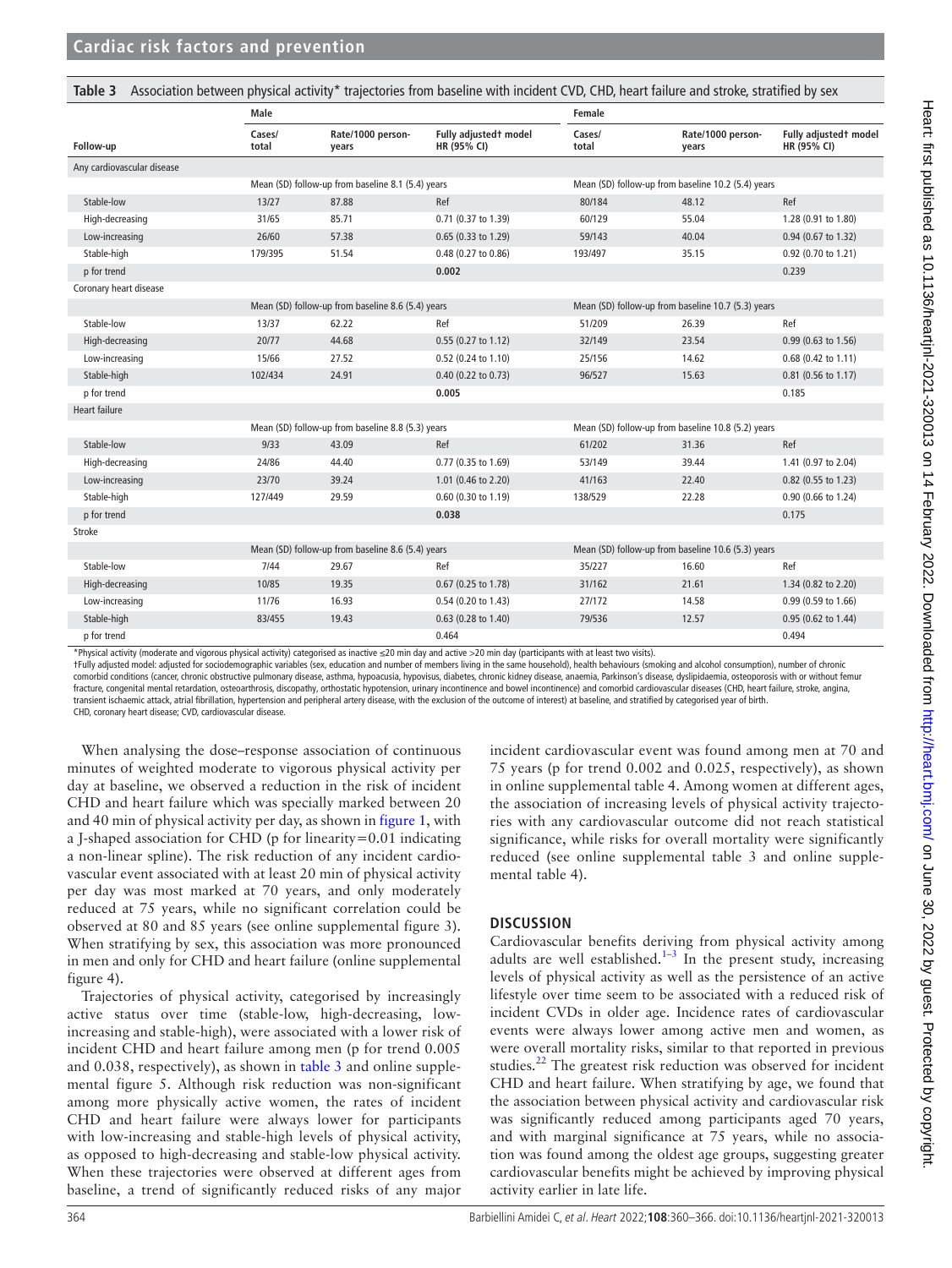The dose–response association of baseline physical activity with overall incident CVD and heart failure was linear, as previously reported in the literature,<sup>23</sup> while the risk of CHD showed a J-shaped association. Previous studies also reported a curvilinear dose–response relationship of physical activity with inci-dent CHD.<sup>[7](#page-6-3)</sup> The lowest effective dose of physical activity seems to be achieved with at least 20 min of physical activity per day,  $724$ similar to that observed in our study. A clear dose–response association of incident CVD with minutes per day of physical activity was observed only at around 70 years, with a less marked reduction among older participants. Longer exposure to moderate and vigorous physical activity seems to be more effective in reducing cardiovascular risks early in late life.

Increasing levels of physical activity trajectories were also associated with a lower incidence of CVD, suggesting that improving and maintaining an active status even in advanced age should be recommended. In fact, compared with participants with stable-low trajectories, all other trajectories—and especially stable-high trajectories—had lower rates of incident CVD. Moreover, the results from this study suggest that the earlier people engage in physical activity, the greater reduction in incident CVD they may achieve. Conversely, the absence of any association with stroke has also been observed in a previous study.<sup>11</sup> Despite the fact that stroke shares numerous risk factors with CVDs, including physical activity, an active lifestyle among older people could increase the risk for specific types of stroke such as haemorrhagic stroke deriving from vascular traumas, and results from previous literature have in fact been inconsistent.<sup>525</sup>

Women doing more physical activity had consistently lower incidence rates of almost all cardiovascular outcomes despite the fact that the risk reduction did not reach statistical significance, but when considering overall mortality, risks were significantly reduced. Although the magnitude of the studied associations was greater among men, the risks of CHD and heart failure were also moderately reduced after longer daily exposure to physical activity in women, as previously reported in the literature.<sup>3</sup> However, despite the fact that sex-based differences of physical activity on cardiovascular health have been previously reported, $^{26}$  $^{26}$  $^{26}$  there is strong evidence in support of a positive effect of physical activity on cardiovascular risk reduction in both men and women. $32728$ 

Mechanisms underlying the beneficial effects of physical activity on cardiovascular health are well known and can be attributed to numerous biological modifications. These include enhanced mitochondrial function, restored and improved vascular conditions and the release of myokines from skeletal muscle that enhance or preserve cardiovascular function.<sup>[29](#page-6-18)</sup> These modifications are likely to be more effective when the overall cardiovascular status has not been compromised by a long-lasting sedentary lifestyle. Moreover, the fact we found a significant association of physical activity with cardiovascular outcomes only early in late life could be attributed to the need for a longer exposure to an active lifestyle in order to modify cardiovascular risk profiles.<sup>[25 30](#page-6-19)</sup>

# **Strengths and limitations**

The main strengths of this study include detailed physical examinations at all visits and the long follow-up of a cohort of elderly participants which allowed us to assess outcomes from age 65 or above to death. Furthermore, to the best of our knowledge, the association between different trajectories of physical activity at specific ages in elderly people have not been previously analysed. Another strength is the stratification of all main analyses by sex, considering men and women are characterised by different cardiovascular risk profiles. Consistency of results across all sensitivity analyses further suggests the robustness of the main results.

Limitations to this study include the possibility of recall bias that could be responsible for an incorrect assessment of previous nonsevere cardiovascular conditions such as transient ischaemic attack and angina, especially among very old participants. Nevertheless, given the thorough physical examination, this bias is unlikely to concern severe cardiovascular event. Moreover, we did not have data on physical activity during mid-life that could have influenced the cardiovascular risk profiles in late life. Furthermore, physical activity was questionnaire-based with assessments about 3 years apart, and was not recorded by an accelerometer which could have ensured an objective measurement of the exposure. Despite the fact that most participants were physically active and men were more likely to be physically active than women, in the main analyses, all trajectories in both sexes were sufficiently represented. Another limit was the low number of participants in certain strata (eg, at 85 years) and a relatively low number of stroke events which did not allow further stratification for specific types of stroke (ie, ischaemic and haemorrhagic).

## **CONCLUSION**

Physical activity among older people was associated with a reduced risk of CHD and heart failure, especially early in late life. Lower incidence rates of CVD were found among both physically active men and women. No significant association between physical activity and stroke was observed. Physical activity and increasingly active trajectories of physical activity were also associated with a significantly lower mortality risk in both men and women. These results suggest that public health policies should be targeted at promoting or beginning physical activity in mid- and early late life, given a probable greater effectiveness in reducing cardiovascular risks. At least 20 minutes of

## **Key messages**

## **What is already known about this subject?**

 $\blacktriangleright$  Cardiovascular benefits deriving from physical activity are well known. Nevertheless, the dose–response relationship of physical activity with CVD among elderly people has not been examined. It is also unclear whether physical activity trajectories in late life are associated with different cardiovascular risk profiles.

## **What does this study add?**

► In this 20-year follow-up cohort study of elderly people, the greatest benefit in cardiovascular risk reduction was obtained with at least 20 min/day of moderate to vigorous physical activity at around 70 years. Increasing levels of physical activity were associated with a reduced risk of cardiovascular outcomes early rather than late in late life (70 and 75 years). This was mostly attributable to a lower incidence of CHD and heart failure.

## **How might this impact on clinical practice?**

► These results suggest that public health policies should promote physical activity in mid and early late life, rather than late in late life, given a probable greater effectiveness in reducing cardiovascular risks. At least 20 min of moderate or vigorous physical activity per day should be recommended to maximise cardiovascular benefits.